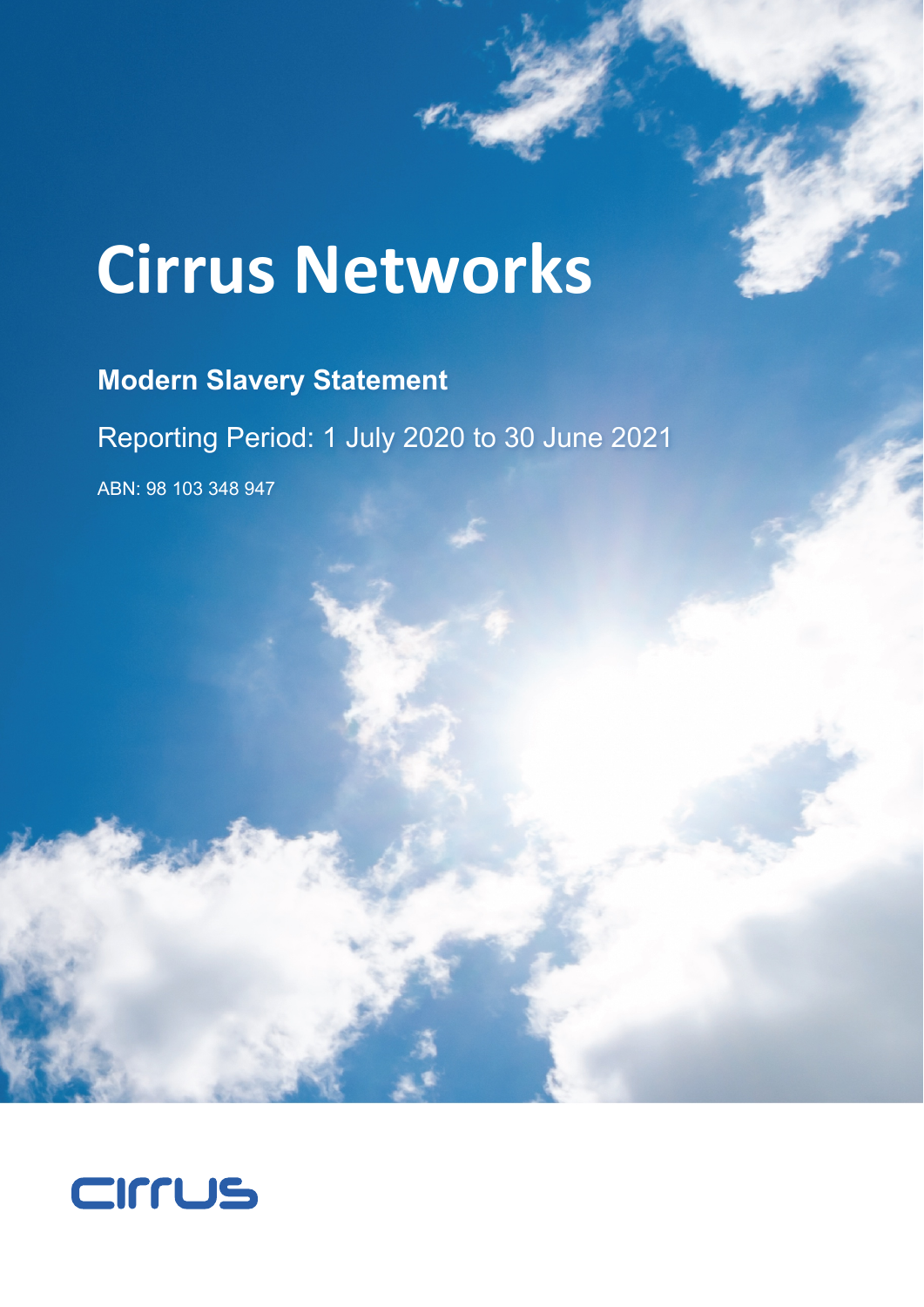

#### **MODERN SLAVERY STATEMENT**

Cirrus Networks Holdings Limited Registered Office: Level 28, 108 St Georges Tce, Perth, WA 6000

#### **Who are Cirrus Networks Holdings Limited ("Cirrus")?**

Cirrus is an Australian owned and operated business incorporated in Australia and relentless on continued transformation, it is our mission to develop a lasting, growing and profitable managed technology solutions business through strong client engagement and the excellence of our people. We engage our clients via a consultancy approach and push technology innovation specific for the industry type. We don't have an off the shelf agenda and we're happy to design innovative solutions in unexplored territory. Our purpose is to deliver genuine client business improvement utilising best fit technology solutions, reached by understanding organisational drivers, challenges and budgets.

#### **Our Work Force**

Cirrus employs over 150 employees with offices in Western Australia, Canberra, and Melbourne. Our workforce includes sales, presales, product, IT, finance, and a marketing teams that are mostly comprised of experienced and highly-skilled specialists which in turn lowers the risk of modern slavery risk occurring in our operations. Our team is a trained, professional workforce that is subject to the

strong legislative frameworks of Australia. Our human resources department and the strong oversight provided by the Executive team allows us to screen, onboard and oversee employees in a manner that prevents modern slavery.

Employees are required to adhere strictly to our Code of Conduct as well as our other standards of practice and procedures to ensure that they, and Cirrus, act in an ethical and professional manner. Cirrus has a Whistleblower policy in place allowing employees to raise complaints or concerns (anonymously if desired) with the company's practices and access solutions for their resolution.

#### **Whistleblower Policy**

We believe that every employee should have the chance to speak up anonymously when they see conduct not aligned to our corporate values or not in compliance with applicable law. Our Whistleblower Policy establishes the mechanism by which our staff can freely (and anonymously, if desired) report conduct that goes against the values and standards of Cirrus. This includes any concerns regarding modern slavery in our operations and supply chain.

#### **Entities and Structure**

Cirrus is a reporting entity under s 5(1) of the Act. This statement is presented on a consolidated basis and Cirrus is reporting on behalf of the consolidated group.

#### **Cirrus operations and supply chains**

Cirrus provides Australian customers with software, hardware network support with over 50% of its customer base within the government sector.

Our procurement from suppliers is predominately Australian based, with a limited amount of procurement directly from USA.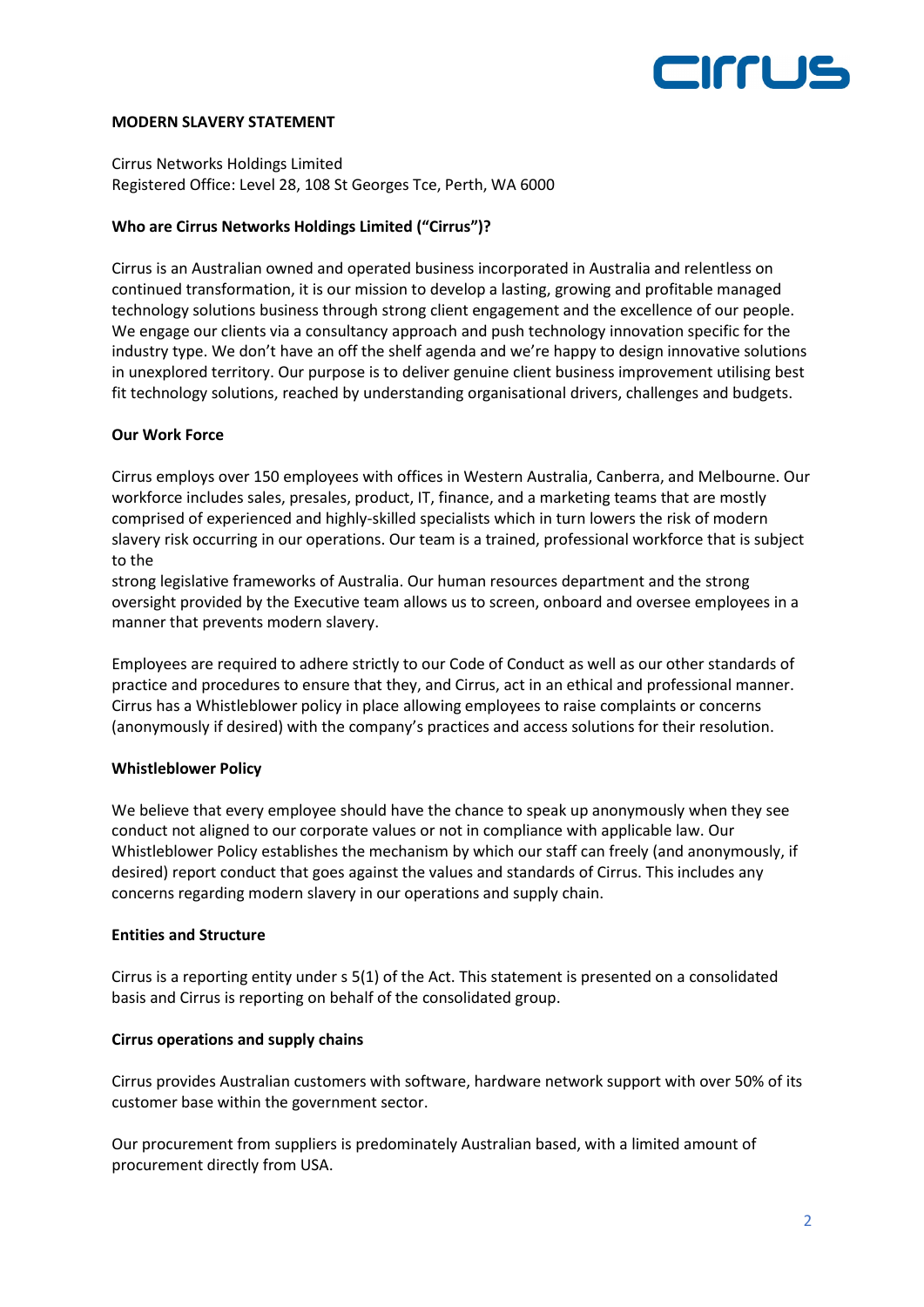

#### **Policies and Protocols**

A major factor in our modern slavery strategy is our strong corporate governance and management oversight, most readily evidenced by the policies and protocols with which our employees are required to comply. These policies and protocols help us embed our anti-slavery principles in our company and ensure we carry out our mission to mitigate modern slavery in a consistent manner across our operations and supply chains.

#### **Risk of modern slavery practices in operation and supply chains**

Cirrus has been undergoing a discovery process to map out its broad operations and overall supply chain structure. We intend to use this map and scoping exercise to identify the general sectors and industries procured, and any trends involved in procuring Cirrus's suppliers for its operations. From our initial scoping of direct suppliers, we have not identified any geographical risks which may contribute to modern slavery.

#### **Ongoing actions to address risks**

Cirrus will prioritise our assessment and action in areas of our operations and supply chains which potentially may involve higher risks of modern slavery. This approach is based on the UN Guiding Principles for organisations to focus on the most 'severe risk' (a risk that would cause the greatest harm to people). We consider that services procured through certain international suppliers would have the higher risks.

The primary focus for the business will be to commence screening and undergoing reviews of international suppliers. As supplier contracts renew, we will ensure those renewal agreements impose a duty on our suppliers to ensure their practices do not incite risks to modern slavery, and include a r*ight to audit* and *Modern Slavery* clauses. This supports our responsibility under the Modern Slavery Act as an Australian business to safeguard that our supply chain is protected against modern slavery risks.

Additionally, the business will carry out due diligence and remediation processes which include:

- Where we consider it necessary, identifying and performing an internal audit of our current suppliers, specifically those procured overseas;
- Ensure supplier contracts are consistent with Cirrus standard *Supplier Agreement* terms where possible*;*
- Screening new/proposed suppliers in accordance with our corporate governance guidelines and internal supplier risk assessment;
- Introducing internal training on modern slavery and process for incident reporting.

#### **Assessment of the effectiveness of these actions**

Over the first reporting year, Cirrus have developed the below Key Performance Indicators (KPI's) which provide a measure of effectiveness (in both qualitative and quantitative ways) in order to evaluate whether our primary aim has resulted in a decrease in modern slavery risks within our supply chain. We refer specifically to our due diligence and remediation processes when assessing these goals: